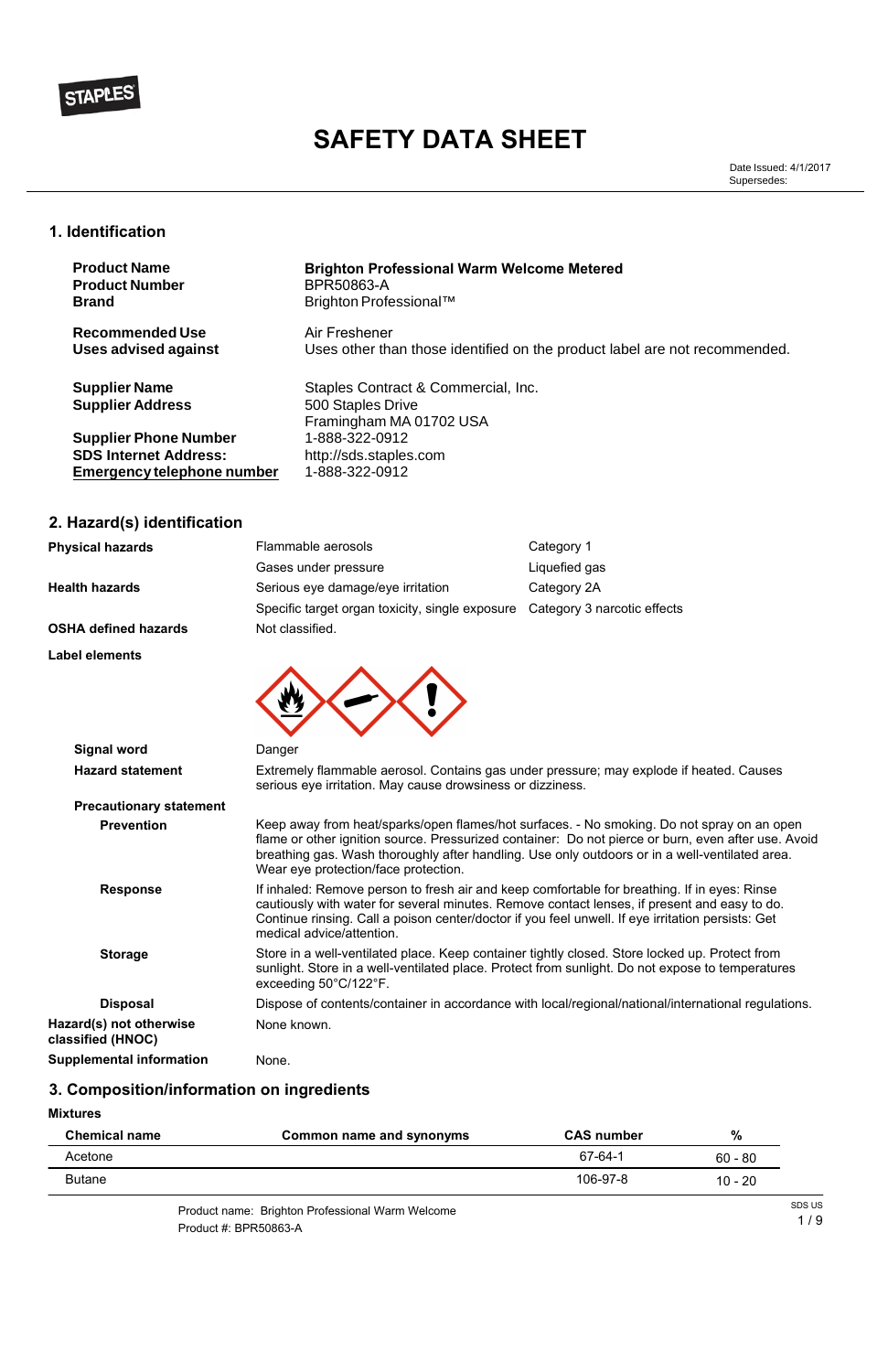| <b>Chemical name</b>                     | Common name and synonyms | <b>CAS number</b> | $\%$       |
|------------------------------------------|--------------------------|-------------------|------------|
| Propane                                  |                          | 74-98-6           | 10 - 20    |
| Other components below reportable levels |                          |                   | $2.5 - 10$ |

\*Designates that a specific chemical identity and/or percentage of composition has been withheld as a trade secret.

| 4. First-aid measures                                                        |                                                                                                                                                                                                                                                                                                                                                                                                  |
|------------------------------------------------------------------------------|--------------------------------------------------------------------------------------------------------------------------------------------------------------------------------------------------------------------------------------------------------------------------------------------------------------------------------------------------------------------------------------------------|
| <b>Inhalation</b>                                                            | Remove victim to fresh air and keep at rest in a position comfortable for breathing. Call a POISON<br>CENTER or doctor/physician if you feel unwell.                                                                                                                                                                                                                                             |
| <b>Skin contact</b>                                                          | Wash off with soap and water. Get medical attention if irritation develops and persists.                                                                                                                                                                                                                                                                                                         |
| Eye contact                                                                  | Immediately flush eyes with plenty of water for at least 15 minutes. Remove contact lenses, if<br>present and easy to do. Continue rinsing. If eye irritation persists: Get medical advice/attention.                                                                                                                                                                                            |
| Ingestion                                                                    | Not likely, due to the form of the product. In the unlikely event of swallowing contact a physician or<br>poison control center. Rinse mouth.                                                                                                                                                                                                                                                    |
| <b>Most important</b><br>symptoms/effects, acute and<br>delayed              | May cause drowsiness and dizziness. Headache. Nausea, vomiting. Severe eye irritation.<br>Symptoms may include stinging, tearing, redness, swelling, and blurred vision.                                                                                                                                                                                                                         |
| Indication of immediate<br>medical attention and special<br>treatment needed | Provide general supportive measures and treat symptomatically. Keep victim under observation.<br>Symptoms may be delayed.                                                                                                                                                                                                                                                                        |
| <b>General information</b>                                                   | Ensure that medical personnel are aware of the material(s) involved, and take precautions to<br>protect themselves.                                                                                                                                                                                                                                                                              |
| 5. Fire-fighting measures                                                    |                                                                                                                                                                                                                                                                                                                                                                                                  |
| Suitable extinguishing media                                                 | Water fog. Alcohol resistant foam. Dry chemical powder. Carbon dioxide (CO2).                                                                                                                                                                                                                                                                                                                    |
| Unsuitable extinguishing<br>media                                            | None known.                                                                                                                                                                                                                                                                                                                                                                                      |
| <b>Specific hazards arising from</b><br>the chemical                         | Contents under pressure. Pressurized container may explode when exposed to heat or flame.<br>During fire, gases hazardous to health may be formed.                                                                                                                                                                                                                                               |
| Special protective equipment<br>and precautions for firefighters             | Firefighters must use standard protective equipment including flame retardant coat, helmet with<br>face shield, gloves, rubber boots, and in enclosed spaces, SCBA.                                                                                                                                                                                                                              |
| <b>Fire fighting</b><br>equipment/instructions                               | In case of fire: Stop leak if safe to do so. Do not move cargo or vehicle if cargo has been exposed<br>to heat. Move containers from fire area if you can do so without risk. Containers should be cooled<br>with water to prevent vapor pressure build up. For massive fire in cargo area, use unmanned hose<br>holder or monitor nozzles, if possible. If not, withdraw and let fire burn out. |
| <b>Specific methods</b>                                                      | Use standard firefighting procedures and consider the hazards of other involved materials. Move                                                                                                                                                                                                                                                                                                  |

containers from fire area if you can do so without risk. Cool containers exposed to flames with water until well after the fire is out. In the event of fire and/or explosion do not breathe fumes. Extremely flammable aerosol. Contents under pressure. Pressurized container may explode when **General fire hazards**

exposed to heat or flame.

# **6. Accidental release measures**

| <b>Personal precautions,</b><br>protective equipment and<br>emergency procedures | Keep unnecessary personnel away. Keep people away from and upwind of spill/leak. Keep out of<br>low areas. Many gases are heavier than air and will spread along ground and collect in low or<br>confined areas (sewers, basements, tanks). Wear appropriate protective equipment and clothing<br>during clean-up. Avoid breathing gas. Emergency personnel need self-contained breathing<br>equipment. Do not touch damaged containers or spilled material unless wearing appropriate<br>protective clothing. Ventilate closed spaces before entering them. Local authorities should be<br>advised if significant spillages cannot be contained. For personal protection, see section 8 of the<br>SDS. |
|----------------------------------------------------------------------------------|---------------------------------------------------------------------------------------------------------------------------------------------------------------------------------------------------------------------------------------------------------------------------------------------------------------------------------------------------------------------------------------------------------------------------------------------------------------------------------------------------------------------------------------------------------------------------------------------------------------------------------------------------------------------------------------------------------|
| <b>Methods and materials for</b>                                                 | Refer to attached safety data sheets and/or instructions for use. Stop leak if you can do so without                                                                                                                                                                                                                                                                                                                                                                                                                                                                                                                                                                                                    |

| containment and cleaning up | risk. Move the cylinder to a safe and open area if the leak is irreparable. Isolate area until gas has<br>dispersed. Eliminate all ignition sources (no smoking, flares, sparks, or flames in immediate area).<br>Keep combustibles (wood, paper, oil, etc.) away from spilled material. Cover with plastic sheet to<br>prevent spreading. Absorb in vermiculite, dry sand or earth and place into containers. Following<br>product recovery, flush area with water. |
|-----------------------------|----------------------------------------------------------------------------------------------------------------------------------------------------------------------------------------------------------------------------------------------------------------------------------------------------------------------------------------------------------------------------------------------------------------------------------------------------------------------|
|                             | Small Spills: Wipe up with absorbent material (e.g. cloth, fleece). Clean surface thoroughly to<br>remove residual contamination. For waste disposal, see section 13 of the SDS.                                                                                                                                                                                                                                                                                     |
|                             | Acceld distinguish and the dealers constant accounts in an additional constant                                                                                                                                                                                                                                                                                                                                                                                       |

**Environmental precautions** Avoid discharge into drains, water courses or onto the ground.

| Product name: Brighton Professional Warm Welcome | SDS US |
|--------------------------------------------------|--------|
|                                                  | 2/9    |
| Product #: BPR50863-A                            |        |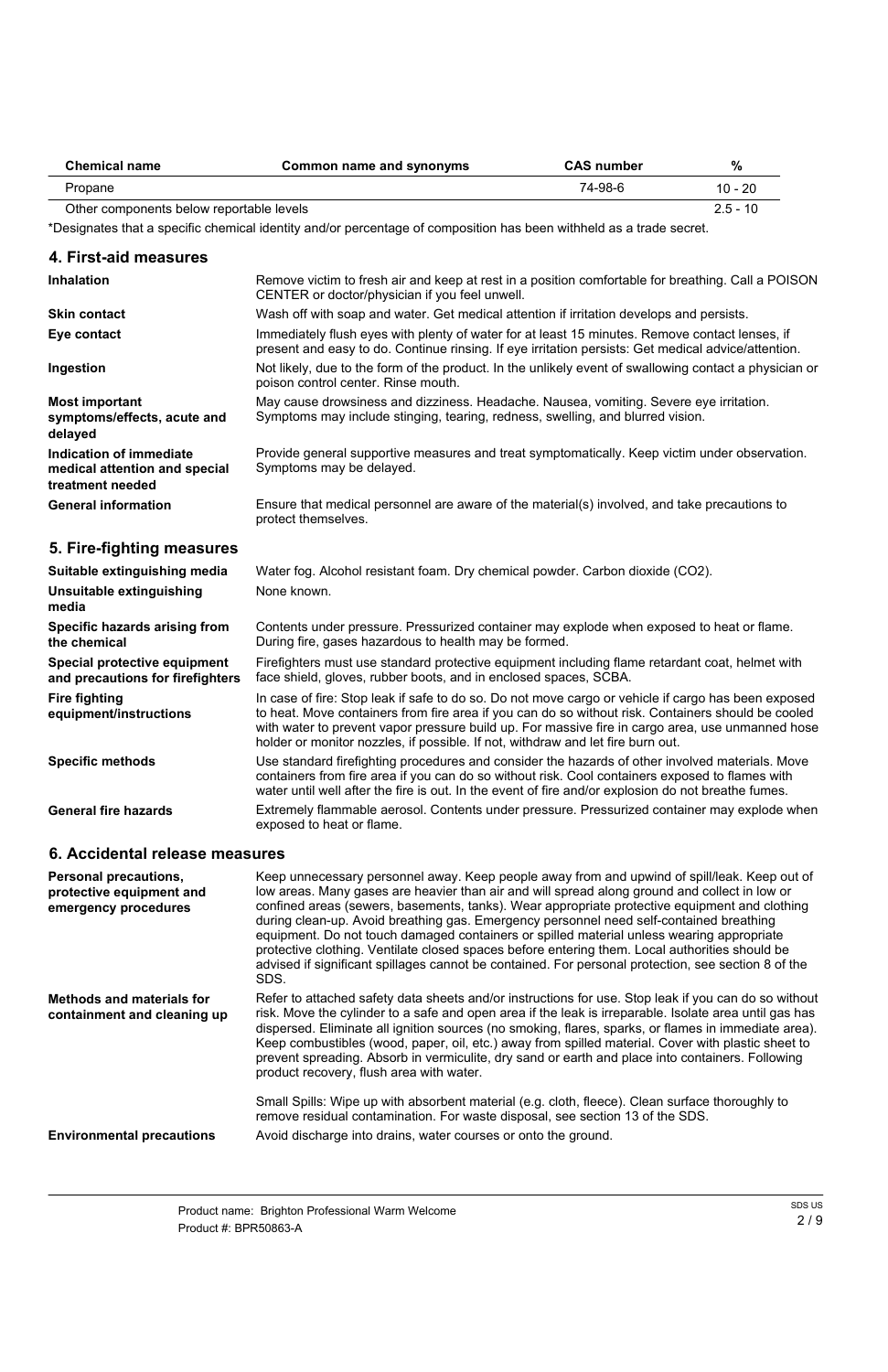### **7. Handling and storage**

| <b>Precautions for safe handling</b>                            | Pressurized container: Do not pierce or burn, even after use. Do not use if spray button is missing<br>or defective. Do not spray on a naked flame or any other incandescent material. Do not smoke<br>while using or until sprayed surface is thoroughly dry. Do not cut, weld, solder, drill, grind, or<br>expose containers to heat, flame, sparks, or other sources of ignition. All equipment used when<br>handling the product must be grounded. Close valve after each use and when empty. Protect<br>cylinders from physical damage; do not drag, roll, slide, or drop. When moving cylinders, even for<br>short distances, use a cart (trolley, hand truck, etc.) designed to transport cylinders. Suck back of<br>water into the container must be prevented. Do not allow backfeed into the container. Purge air<br>from system before introducing gas. Use only properly specified equipment which is suitable for<br>this product, its supply pressure and temperature. Contact your gas supplier if in doubt. Do not<br>re-use empty containers. Avoid breathing gas. Avoid contact with eyes. Avoid prolonged exposure.<br>Use only in well-ventilated areas. Wear appropriate personal protective equipment. Observe good<br>industrial hygiene practices. |
|-----------------------------------------------------------------|----------------------------------------------------------------------------------------------------------------------------------------------------------------------------------------------------------------------------------------------------------------------------------------------------------------------------------------------------------------------------------------------------------------------------------------------------------------------------------------------------------------------------------------------------------------------------------------------------------------------------------------------------------------------------------------------------------------------------------------------------------------------------------------------------------------------------------------------------------------------------------------------------------------------------------------------------------------------------------------------------------------------------------------------------------------------------------------------------------------------------------------------------------------------------------------------------------------------------------------------------------------------------|
| Conditions for safe storage,<br>including any incompatibilities | Level 3 Aerosol.<br>Store locked up. Pressurized container. Protect from sunlight and do not expose to temperatures<br>exceeding 50°C/122 °F. Do not puncture, incinerate or crush. Do not handle or store near an open<br>flame, heat or other sources of ignition. This material can accumulate static charge which may<br>cause spark and become an ignition source. Store in a well-ventilated place. Cylinders should be<br>stored upright, with valve protection cap in place, and firmly secured to prevent falling or being<br>knocked over. Stored containers should be periodically checked for general condition and leakage.<br>Store away from incompatible materials (see Section 10 of the SDS).                                                                                                                                                                                                                                                                                                                                                                                                                                                                                                                                                            |

### **8. Exposure controls/personal protection**

#### **Occupational exposure limits**

### **US. OSHA Table Z-1 Limits for Air Contaminants (29 CFR 1910.1000)**

| <b>Components</b>                                                             | <b>Type</b>        | <b>Value</b>                            |
|-------------------------------------------------------------------------------|--------------------|-----------------------------------------|
| Acetone (CAS 67-64-1)                                                         | <b>PEL</b>         | 2400 mg/m3                              |
|                                                                               |                    | 1000 ppm                                |
| Propane (CAS 74-98-6)                                                         | <b>PEL</b>         | 1800 mg/m3                              |
|                                                                               |                    | 1000 ppm                                |
| <b>US. ACGIH Threshold Limit Values</b>                                       |                    |                                         |
| <b>Components</b>                                                             | <b>Type</b>        | <b>Value</b>                            |
| Acetone (CAS 67-64-1)                                                         | <b>STEL</b>        | 500 ppm                                 |
|                                                                               | <b>TWA</b>         | 250 ppm                                 |
| Butane (CAS 106-97-8)                                                         | <b>STEL</b>        | 1000 ppm                                |
| US. NIOSH: Pocket Guide to Chemical Hazards                                   |                    |                                         |
| <b>Components</b>                                                             | <b>Type</b>        | <b>Value</b>                            |
| Acetone (CAS 67-64-1)                                                         | <b>TWA</b>         | 590 mg/m3                               |
|                                                                               |                    | $250$ ppm                               |
| Butane (CAS 106-97-8)                                                         | <b>TWA</b>         | 1900 mg/m3                              |
|                                                                               |                    | 800 ppm                                 |
| Propane (CAS 74-98-6)                                                         | <b>TWA</b>         | 1800 mg/m3                              |
|                                                                               |                    | 1000 ppm                                |
| <b>Biological limit values</b>                                                |                    |                                         |
| <b>ACGIH Biological Exposure Indices</b><br><b>Components</b><br><b>Value</b> | <b>Determinant</b> | <b>Specimen</b><br><b>Sampling Time</b> |

### Acetone (CAS 67-64-1) 25 mg/l Acetone Urine \*

\* - For sampling details, please see the source document.

Good general ventilation (typically 10 air changes per hour) should be used. Ventilation rates should be matched to conditions. If applicable, use process enclosures, local exhaust ventilation, or other engineering controls to maintain airborne levels below recommended exposure limits. If exposure limits have not been established, maintain airborne levels to an acceptable level. Provide eyewash station. **Appropriate engineering controls**

#### **Individual protection measures, such as personal protective equipment**

**Eye/face protection** Wear safety glasses with side shields (or goggles).

| Product name: Brighton Professional Warm Welcome | SDS US |
|--------------------------------------------------|--------|
|                                                  | 3/9    |
| Product #: BPR50863-A                            |        |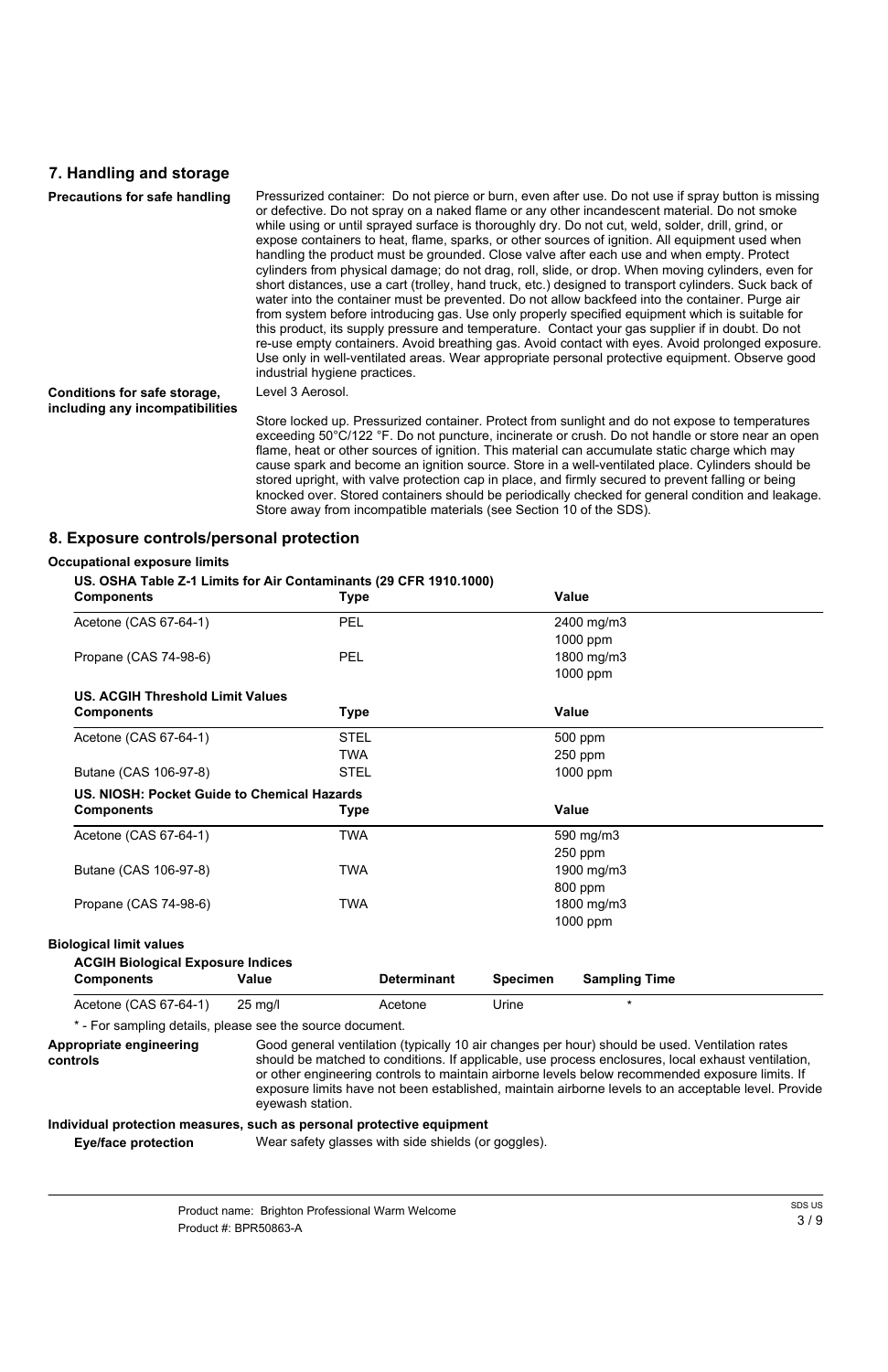| <b>Skin protection</b>            |                                                                                                                                                                                                                                                      |
|-----------------------------------|------------------------------------------------------------------------------------------------------------------------------------------------------------------------------------------------------------------------------------------------------|
| <b>Hand protection</b>            | Wear appropriate chemical resistant gloves. Suitable gloves can be recommended by the glove<br>supplier.                                                                                                                                             |
| <b>Other</b>                      | Wear suitable protective clothing.                                                                                                                                                                                                                   |
| <b>Respiratory protection</b>     | If permissible levels are exceeded use NIOSH mechanical filter / organic vapor cartridge or an<br>air-supplied respirator.                                                                                                                           |
| <b>Thermal hazards</b>            | Wear appropriate thermal protective clothing, when necessary.                                                                                                                                                                                        |
| General hygiene<br>considerations | When using do not smoke. Always observe good personal hygiene measures, such as washing<br>after handling the material and before eating, drinking, and/or smoking. Routinely wash work<br>clothing and protective equipment to remove contaminants. |

# **9. Physical and chemical properties**

# **Appearance**

| <b>Physical state</b>                             | Gas.                                                                                          |
|---------------------------------------------------|-----------------------------------------------------------------------------------------------|
| Form                                              | Aerosol. Liquefied gas.                                                                       |
| Color                                             | Not available.                                                                                |
| Odor                                              | Not available.                                                                                |
| <b>Odor threshold</b>                             | Not available.                                                                                |
| pH                                                | Not applicable estimated                                                                      |
| <b>Melting point/freezing point</b>               | Not available.                                                                                |
| Initial boiling point and boiling<br>range        | 132.89 °F (56.05 °C) estimated                                                                |
| <b>Flash point</b>                                | -156.0 $\degree$ F (-104.4 $\degree$ C) Propellant estimated                                  |
| <b>Evaporation rate</b>                           | Not available.                                                                                |
| <b>Flammability (solid, gas)</b>                  | Not available.                                                                                |
| Upper/lower flammability or explosive limits      |                                                                                               |
| <b>Flammability limit - lower</b><br>(%)          | 2.4 % estimated                                                                               |
| <b>Flammability limit - upper</b><br>(%)          | 11.9 % estimated                                                                              |
| Explosive limit - lower (%)                       | Not available.                                                                                |
| Explosive limit - upper (%)                       | Not available.                                                                                |
| Vapor pressure                                    | 45 - 65 psig @ 70F estimated                                                                  |
| <b>Vapor density</b>                              | Not available.                                                                                |
| <b>Relative density</b>                           | Not available.                                                                                |
| Solubility(ies)                                   |                                                                                               |
| <b>Solubility (water)</b>                         | Not available.                                                                                |
| <b>Partition coefficient</b><br>(n-octanol/water) | Not available.                                                                                |
| <b>Auto-ignition temperature</b>                  | Not available.                                                                                |
| <b>Decomposition temperature</b>                  | Not available.                                                                                |
| <b>Viscosity</b>                                  | Not available.                                                                                |
| <b>Other information</b>                          |                                                                                               |
| <b>Explosive properties</b>                       | Not explosive.                                                                                |
| <b>Oxidizing properties</b>                       | Not oxidizing.                                                                                |
| <b>Specific gravity</b>                           | 0.712 estimated estimated                                                                     |
| 10. Stability and reactivity                      |                                                                                               |
| <b>Reactivity</b>                                 | The product is stable and non-reactive under normal conditions of use, storage and transport. |
| <b>Chemical stability</b>                         | Material is stable under normal conditions.                                                   |
| <b>Possibility of hazardous</b><br>reactions      | Hazardous polymerization does not occur.                                                      |

**Conditions to avoid Heat. Avoid temperatures exceeding the flash point. Contact with incompatible materials.** 

| Product name: Brighton Professional Warm Welcome | SDS US |
|--------------------------------------------------|--------|
|                                                  | 4/9    |
| Product #: BPR50863-A                            |        |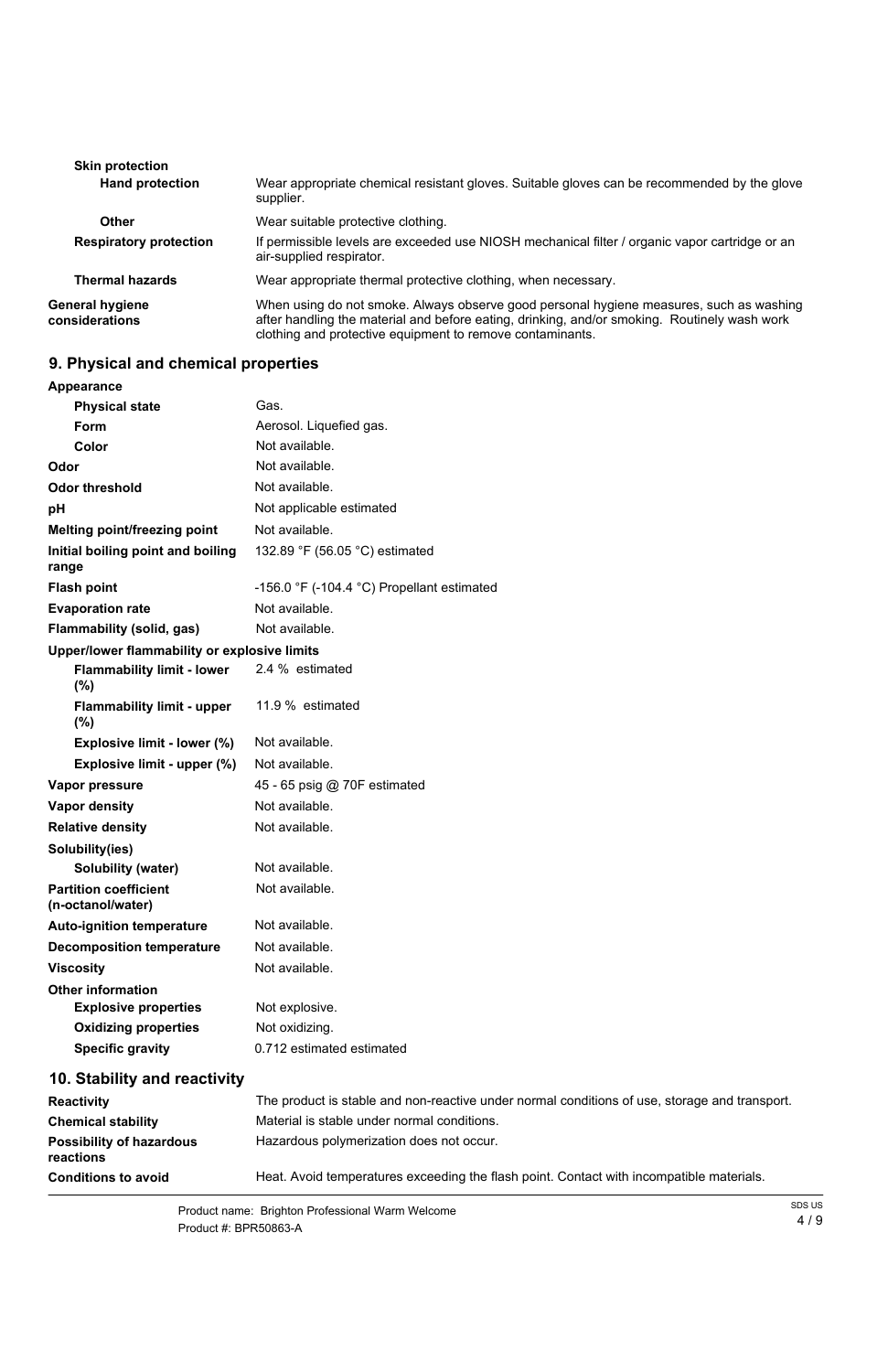| Incompatible materials         | Acids. Strong oxidizing agents. Nitrates. Fluorine. Chlorine. |
|--------------------------------|---------------------------------------------------------------|
| <b>Hazardous decomposition</b> | No hazardous decomposition products are known.                |
| products                       |                                                               |

# **11. Toxicological information**

## **Information on likely routes of exposure**

| <b>Inhalation</b>                                                                         | May cause drowsiness and dizziness. Headache. Nausea, vomiting. Prolonged inhalation may be<br>harmful.                                                                  |
|-------------------------------------------------------------------------------------------|--------------------------------------------------------------------------------------------------------------------------------------------------------------------------|
| <b>Skin contact</b>                                                                       | No adverse effects due to skin contact are expected.                                                                                                                     |
| Eye contact                                                                               | Causes serious eye irritation.                                                                                                                                           |
| Ingestion                                                                                 | Expected to be a low ingestion hazard.                                                                                                                                   |
| <b>Symptoms related to the</b><br>physical, chemical and<br>toxicological characteristics | May cause drowsiness and dizziness. Headache. Nausea, vomiting. Severe eye irritation.<br>Symptoms may include stinging, tearing, redness, swelling, and blurred vision. |

## **Information on toxicological effects**

| <b>Acute toxicity</b> | Narcotic effects. |                        |
|-----------------------|-------------------|------------------------|
| <b>Components</b>     | <b>Species</b>    | <b>Test Results</b>    |
| Acetone (CAS 67-64-1) |                   |                        |
| <b>Acute</b>          |                   |                        |
| <b>Dermal</b>         |                   |                        |
| LD50                  | Guinea pig        | > 7426 mg/kg, 24 Hours |
|                       |                   | > 9.4 ml/kg, 24 Hours  |
|                       | Rabbit            | > 7426 mg/kg, 24 Hours |
|                       |                   | > 9.4 ml/kg, 24 Hours  |
| <b>Inhalation</b>     |                   |                        |
| <b>LC50</b>           | Rat               | 55700 ppm, 3 Hours     |
|                       |                   | 132 mg/l, 3 Hours      |
|                       |                   | 50.1 mg/l              |
| Oral                  |                   |                        |
| LD50                  | Rat               | 5800 mg/kg             |
|                       |                   | $2.2$ ml/kg            |
| Butane (CAS 106-97-8) |                   |                        |
| <b>Acute</b>          |                   |                        |
| <b>Inhalation</b>     |                   |                        |
| <b>LC50</b>           | Mouse             | 1237 mg/l, 120 Minutes |
|                       |                   | 52 %, 120 Minutes      |
|                       | Rat               | 1355 mg/l              |
| Propane (CAS 74-98-6) |                   |                        |
| <b>Acute</b>          |                   |                        |
| Inhalation            |                   |                        |
| <b>LC50</b>           | Mouse             | 1237 mg/l, 120 Minutes |
|                       |                   | 52 %, 120 Minutes      |
|                       | Rat               | 1355 mg/l              |

658 mg/l/4h

|                                                                               | * Estimates for product may be based on additional component data not shown. |        |
|-------------------------------------------------------------------------------|------------------------------------------------------------------------------|--------|
| <b>Skin corrosion/irritation</b>                                              | Prolonged skin contact may cause temporary irritation.                       |        |
| Causes serious eye irritation.<br>Serious eye damage/eye<br><i>irritation</i> |                                                                              |        |
| <b>Respiratory or skin sensitization</b>                                      |                                                                              |        |
| <b>Respiratory sensitization</b>                                              | Not a respiratory sensitizer.                                                |        |
| <b>Skin sensitization</b>                                                     | This product is not expected to cause skin sensitization.                    |        |
|                                                                               | Product name: Brighton Professional Warm Welcome                             | SDS US |
| Product #: BPR50863-A                                                         |                                                                              | 5/9    |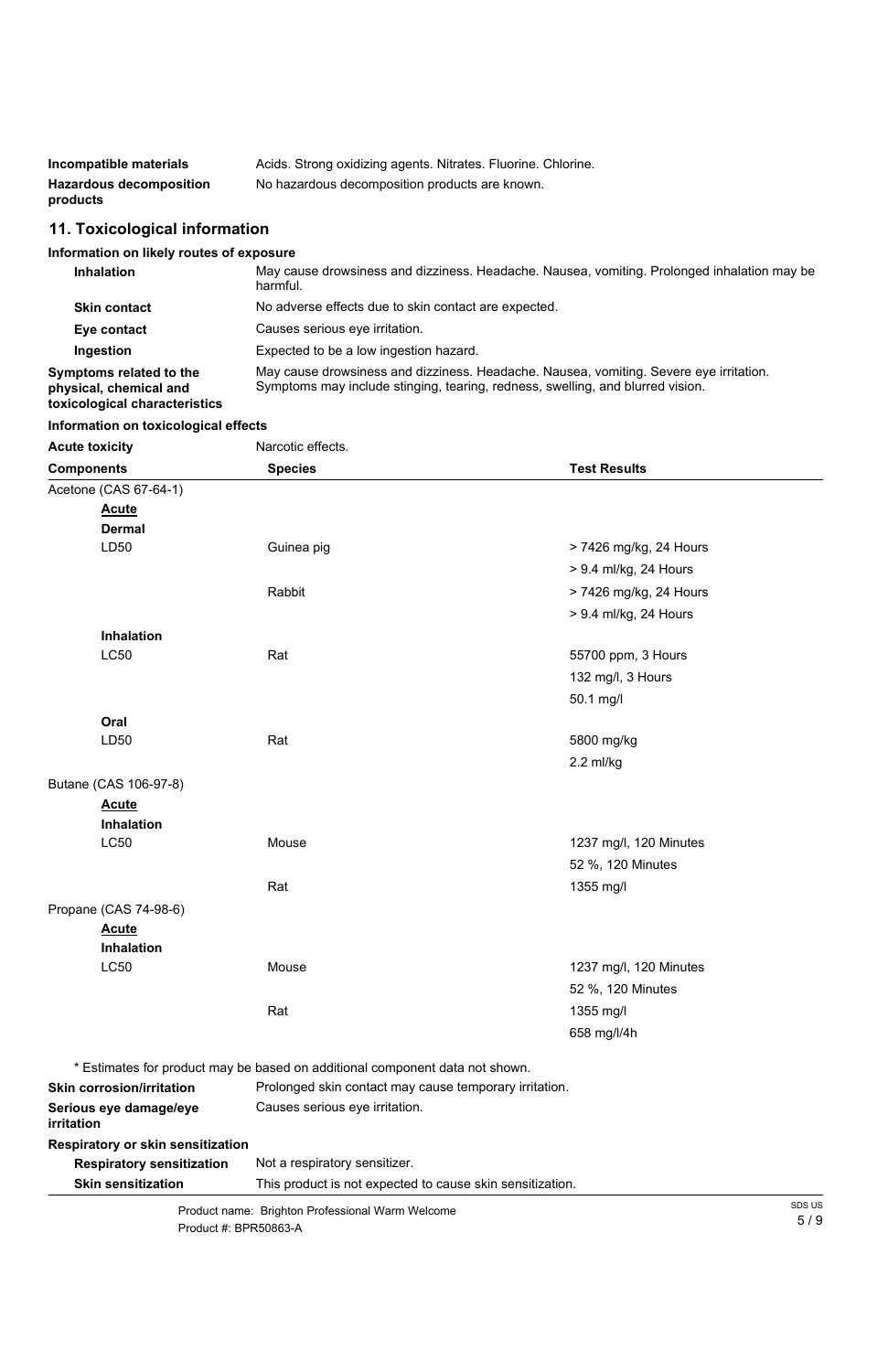| <b>Germ cell mutagenicity</b>                         | No data available to indicate product or any components present at greater than 0.1% are<br>mutagenic or genotoxic. |
|-------------------------------------------------------|---------------------------------------------------------------------------------------------------------------------|
| Carcinogenicity                                       | This product is not considered to be a carcinogen by IARC, ACGIH, NTP, or OSHA.                                     |
|                                                       | <b>IARC Monographs. Overall Evaluation of Carcinogenicity</b>                                                       |
| Not listed.                                           |                                                                                                                     |
|                                                       | OSHA Specifically Regulated Substances (29 CFR 1910.1001-1050)                                                      |
| Not regulated.                                        |                                                                                                                     |
|                                                       | US. National Toxicology Program (NTP) Report on Carcinogens                                                         |
| Not listed.                                           |                                                                                                                     |
| <b>Reproductive toxicity</b>                          | This product is not expected to cause reproductive or developmental effects.                                        |
| Specific target organ toxicity -<br>single exposure   | May cause drowsiness and dizziness.                                                                                 |
| Specific target organ toxicity -<br>repeated exposure | Not classified.                                                                                                     |
| <b>Aspiration hazard</b>                              | Not an aspiration hazard.                                                                                           |
| <b>Chronic effects</b>                                | Prolonged inhalation may be harmful.                                                                                |

# **12. Ecological information**

The product is not classified as environmentally hazardous. However, this does not exclude the possibility that large or frequent spills can have a harmful or damaging effect on the environment.

**Ecotoxicity**

| <b>Components</b>     |             | <b>Species</b>                                          | <b>Test Results</b>        |
|-----------------------|-------------|---------------------------------------------------------|----------------------------|
| Acetone (CAS 67-64-1) |             |                                                         |                            |
| <b>Aquatic</b>        |             |                                                         |                            |
| Crustacea             | <b>EC50</b> | Water flea (Daphnia magna)                              | 21.6 - 23.9 mg/l, 48 hours |
| Fish                  | LC50        | Rainbow trout, donaldson trout<br>(Oncorhynchus mykiss) | 4740 - 6330 mg/l, 96 hours |

\* Estimates for product may be based on additional component data not shown.

| Product name: Brighton Professional Warm Welcome | SDS US |
|--------------------------------------------------|--------|
|                                                  | 6/9    |
| Product #: BPR50863-A                            |        |

|                                                   | — ביהוויסוט וסויטו איסטוויסט וויס אטטטט סוי מטמונוסווט וויס פיוויסט וויס וויס וויס וויס ו                                                                                                  |
|---------------------------------------------------|--------------------------------------------------------------------------------------------------------------------------------------------------------------------------------------------|
| Persistence and degradability                     | No data is available on the degradability of this product.                                                                                                                                 |
| <b>Bioaccumulative potential</b>                  |                                                                                                                                                                                            |
| Partition coefficient n-octanol / water (log Kow) |                                                                                                                                                                                            |
| Acetone                                           | $-0.24$                                                                                                                                                                                    |
| <b>Butane</b>                                     | 2.89                                                                                                                                                                                       |
| Propane                                           | 2.36                                                                                                                                                                                       |
| <b>Mobility in soil</b>                           | No data available.                                                                                                                                                                         |
| Other adverse effects                             | No other adverse environmental effects (e.g. ozone depletion, photochemical ozone creation<br>potential, endocrine disruption, global warming potential) are expected from this component. |
| 13. Disposal considerations                       |                                                                                                                                                                                            |

| <b>Disposal instructions</b>             | Collect and reclaim or dispose in sealed containers at licensed waste disposal site. Contents<br>under pressure. Do not puncture, incinerate or crush. Dispose of contents/container in accordance<br>with local/regional/national/international regulations. |
|------------------------------------------|---------------------------------------------------------------------------------------------------------------------------------------------------------------------------------------------------------------------------------------------------------------|
| Local disposal regulations               | Dispose in accordance with all applicable regulations.                                                                                                                                                                                                        |
| Hazardous waste code                     | The waste code should be assigned in discussion between the user, the producer and the waste<br>disposal company.                                                                                                                                             |
| Waste from residues / unused<br>products | Dispose of in accordance with local regulations. Empty containers or liners may retain some<br>product residues. This material and its container must be disposed of in a safe manner (see:<br>Disposal instructions).                                        |
| <b>Contaminated packaging</b>            | Since emptied containers may retain product residue, follow label warnings even after container is<br>emptied. Empty containers should be taken to an approved waste handling site for recycling or<br>disposal. Do not re-use empty containers.              |
| <b>14. Transport information</b>         |                                                                                                                                                                                                                                                               |

### **DOT**

| UN number               | <b>UN1950</b>                                          |
|-------------------------|--------------------------------------------------------|
| UN proper shipping name | Aerosols, flammable, (each not exceeding 1 L capacity) |

6 / 9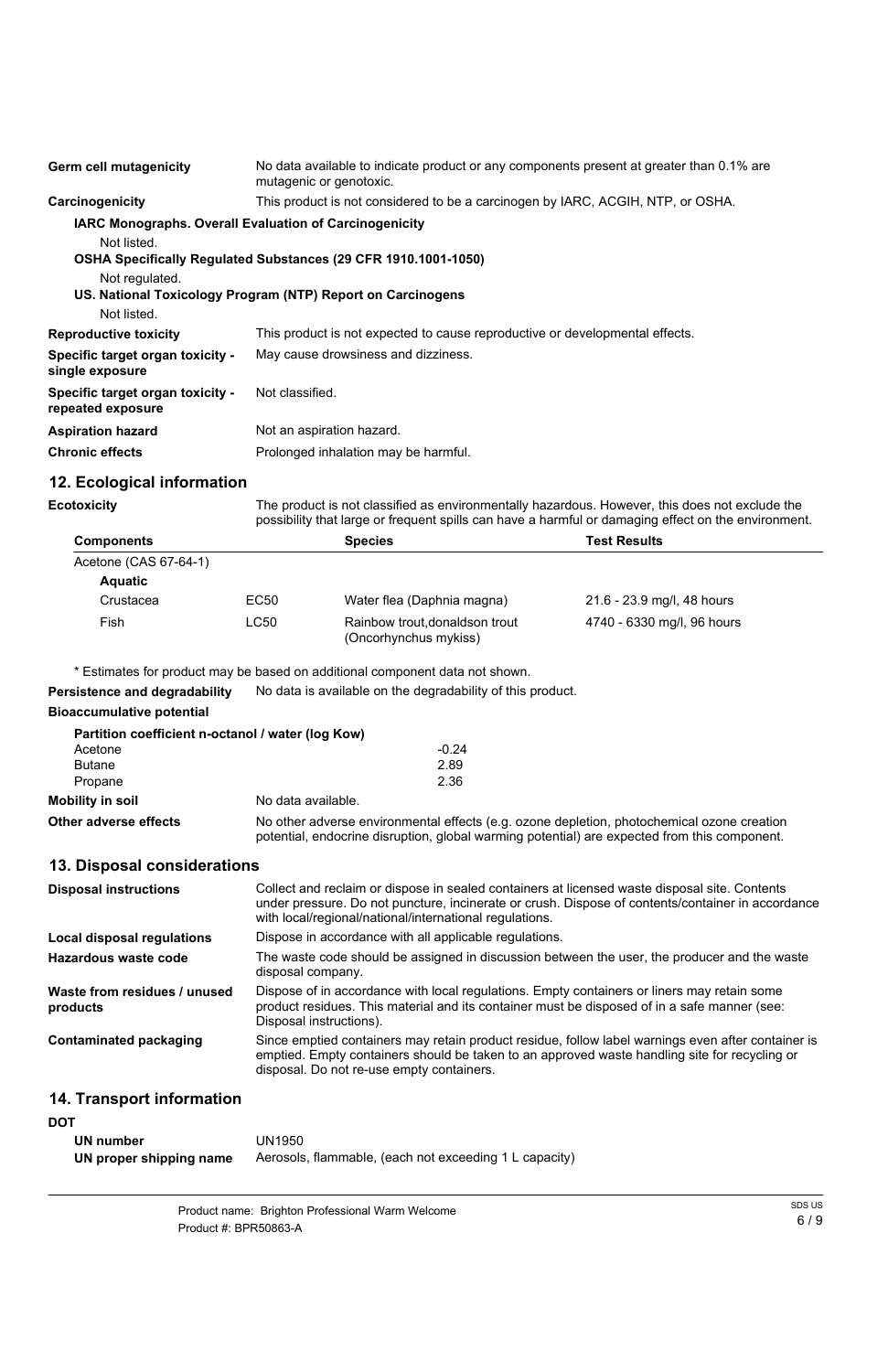| <b>Transport hazard class(es)</b> |                                                                                                      |
|-----------------------------------|------------------------------------------------------------------------------------------------------|
| <b>Class</b>                      | 2.1                                                                                                  |
| <b>Subsidiary risk</b>            | $\overline{\phantom{a}}$                                                                             |
| Label(s)                          | 2.1                                                                                                  |
| Packing group                     | Not applicable.                                                                                      |
|                                   | Special precautions for user Read safety instructions, SDS and emergency procedures before handling. |
| <b>Special provisions</b>         | N82                                                                                                  |
| <b>Packaging exceptions</b>       | 306                                                                                                  |
| Packaging non bulk                | <b>None</b>                                                                                          |
| Packaging bulk                    | None                                                                                                 |

This product meets the exception requirements of section 173.306 as a limited quantity and may be shipped as a limited quantity. Until 12/31/2020, the "Consumer Commodity - ORM-D" marking may still be used in place of the new limited quantity diamond mark for packages of UN 1950 Aerosols. Limited quantities require the limited quantity diamond mark on cartons after 12/31/20 and may be used now in place of the "Consumer Commodity ORM-D" marking.

#### **IATA**

| Product name: Brighton Professional Warm Welcome | SDS US |
|--------------------------------------------------|--------|
|                                                  | 7/9    |
| Product #: BPR50863-A                            |        |

| <b>UN number</b>                  | <b>UN1950</b>                                                                                        |
|-----------------------------------|------------------------------------------------------------------------------------------------------|
| UN proper shipping name           | Aerosols, flammable                                                                                  |
| <b>Transport hazard class(es)</b> |                                                                                                      |
| <b>Class</b>                      | 2.1                                                                                                  |
| <b>Subsidiary risk</b>            |                                                                                                      |
| Label(s)                          | 2.1                                                                                                  |
| <b>Packing group</b>              | Not applicable.                                                                                      |
| <b>Environmental hazards</b>      | No.                                                                                                  |
| <b>ERG Code</b>                   | <b>10L</b>                                                                                           |
|                                   | Special precautions for user Read safety instructions, SDS and emergency procedures before handling. |
| <b>Other information</b>          |                                                                                                      |
| Passenger and cargo               | Allowed with restrictions.                                                                           |
| aircraft                          |                                                                                                      |
| <b>Cargo aircraft only</b>        | Allowed with restrictions.                                                                           |
| <b>Packaging Exceptions</b>       | <b>LTD QTY</b>                                                                                       |
| <b>IMDG</b>                       |                                                                                                      |
| <b>UN number</b>                  | <b>UN1950</b>                                                                                        |
| UN proper shipping name           | <b>AEROSOLS</b>                                                                                      |
| Transport hazard class(es)        |                                                                                                      |
| <b>Class</b>                      | 2.1                                                                                                  |
| <b>Subsidiary risk</b>            |                                                                                                      |
| Label(s)                          | 2.1                                                                                                  |
| Packing group                     | Not applicable.                                                                                      |
| <b>Environmental hazards</b>      |                                                                                                      |
| <b>Marine pollutant</b>           | No.                                                                                                  |
| <b>EmS</b>                        | $F-D, S-U$                                                                                           |
|                                   | Special precautions for user Read safety instructions, SDS and emergency procedures before handling. |
| <b>Packaging Exceptions</b>       | <b>LTD QTY</b>                                                                                       |
| Transport in bulk according to    | Not applicable.                                                                                      |
| Annex II of MARPOL 73/78 and      |                                                                                                      |
| the IBC Code                      |                                                                                                      |





7 / 9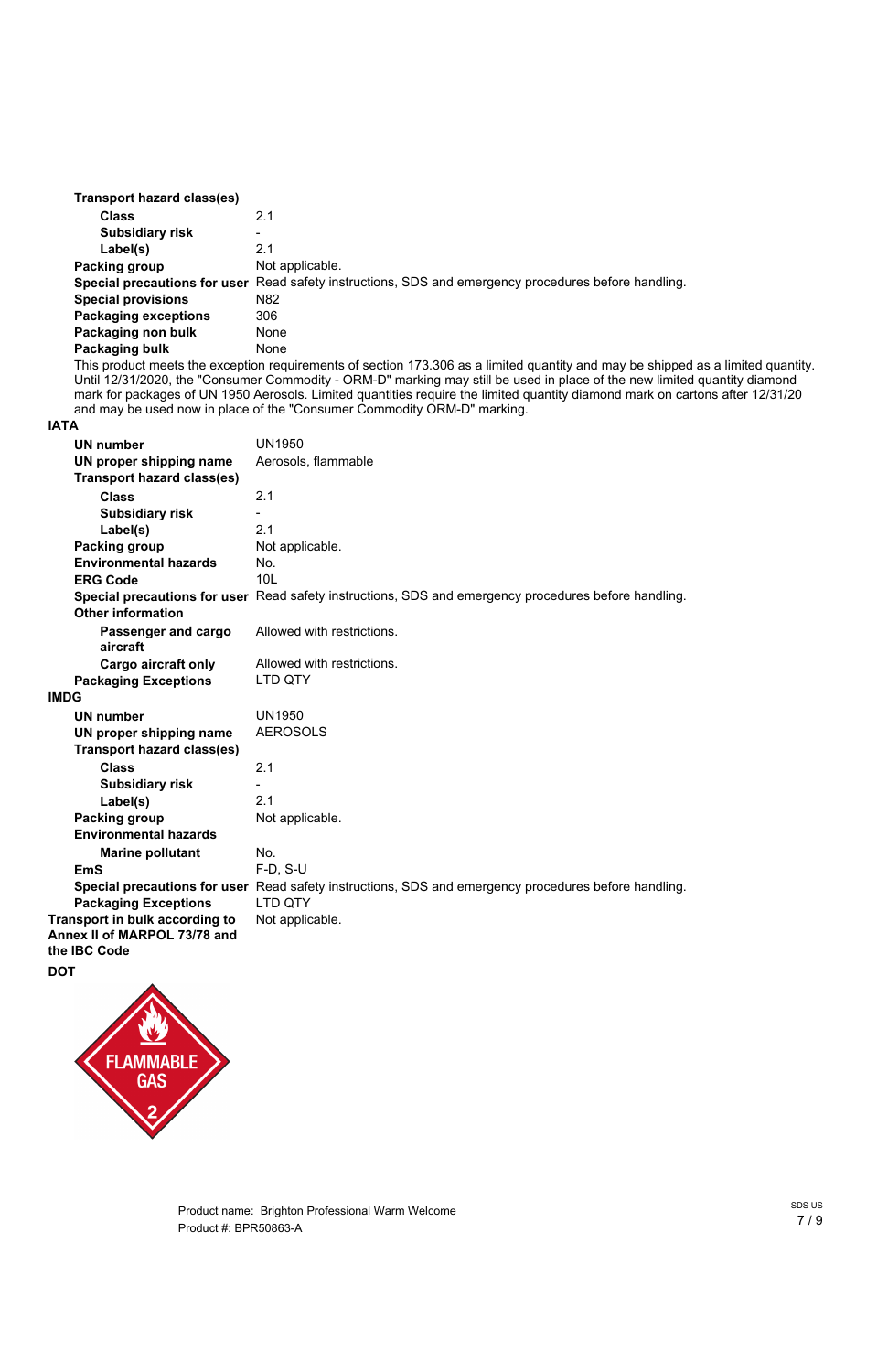**IATA; IMDG**



# **15. Regulatory information**

| <b>US federal regulations</b>                                                                  | This product is a "Hazardous Chemical" as defined by the OSHA Hazard Communication<br>Standard, 29 CFR 1910.1200.     |  |  |  |
|------------------------------------------------------------------------------------------------|-----------------------------------------------------------------------------------------------------------------------|--|--|--|
| TSCA Section 12(b) Export Notification (40 CFR 707, Subpt. D)                                  |                                                                                                                       |  |  |  |
| Not regulated.                                                                                 |                                                                                                                       |  |  |  |
| <b>CERCLA Hazardous Substance List (40 CFR 302.4)</b>                                          |                                                                                                                       |  |  |  |
| Acetone (CAS 67-64-1)                                                                          | Listed.                                                                                                               |  |  |  |
| <b>SARA 304 Emergency release notification</b>                                                 |                                                                                                                       |  |  |  |
| Not regulated.                                                                                 |                                                                                                                       |  |  |  |
|                                                                                                | OSHA Specifically Regulated Substances (29 CFR 1910.1001-1050)                                                        |  |  |  |
| Not regulated.                                                                                 |                                                                                                                       |  |  |  |
|                                                                                                | Superfund Amendments and Reauthorization Act of 1986 (SARA)                                                           |  |  |  |
| <b>Hazard categories</b>                                                                       | Immediate Hazard - Yes<br>Delayed Hazard - No<br>Fire Hazard - Yes<br>Pressure Hazard - Yes<br>Reactivity Hazard - No |  |  |  |
| <b>SARA 302 Extremely hazardous substance</b>                                                  |                                                                                                                       |  |  |  |
| Not listed.                                                                                    |                                                                                                                       |  |  |  |
| SARA 311/312 Hazardous<br>chemical                                                             | <b>No</b>                                                                                                             |  |  |  |
| <b>SARA 313 (TRI reporting)</b><br>Not regulated.                                              |                                                                                                                       |  |  |  |
| <b>Other federal regulations</b>                                                               |                                                                                                                       |  |  |  |
|                                                                                                | Clean Air Act (CAA) Section 112 Hazardous Air Pollutants (HAPs) List                                                  |  |  |  |
| Not regulated.                                                                                 | Clean Air Act (CAA) Section 112(r) Accidental Release Prevention (40 CFR 68.130)                                      |  |  |  |
| Butane (CAS 106-97-8)<br>Propane (CAS 74-98-6)                                                 |                                                                                                                       |  |  |  |
| <b>Safe Drinking Water Act</b><br>(SDWA)                                                       | Not regulated.                                                                                                        |  |  |  |
| <b>Chemical Code Number</b>                                                                    | Drug Enforcement Administration (DEA). List 2, Essential Chemicals (21 CFR 1310.02(b) and 1310.04(f)(2) and           |  |  |  |
| Acetone (CAS 67-64-1)                                                                          | 6532                                                                                                                  |  |  |  |
| Drug Enforcement Administration (DEA). List 1 & 2 Exempt Chemical Mixtures (21 CFR 1310.12(c)) |                                                                                                                       |  |  |  |
| Acetone (CAS 67-64-1)                                                                          | 35 %WV                                                                                                                |  |  |  |

| Product name: Brighton Professional Warm Welcome | SDS US |
|--------------------------------------------------|--------|
|                                                  | 8/9    |
| Product #: BPR50863-A                            |        |

#### **DEA Exempt Chemical Mixtures Code Number**

Acetone (CAS 67-64-1) 6532

### **US state regulations**

- **US. California Controlled Substances. CA Department of Justice (California Health and Safety Code Section 11100)** Not listed.
- **US. California. Candidate Chemicals List. Safer Consumer Products Regulations (Cal. Code Regs, tit. 22, 69502.3, subd. (a))**

Acetone (CAS 67-64-1) Butane (CAS 106-97-8)

8 / 9